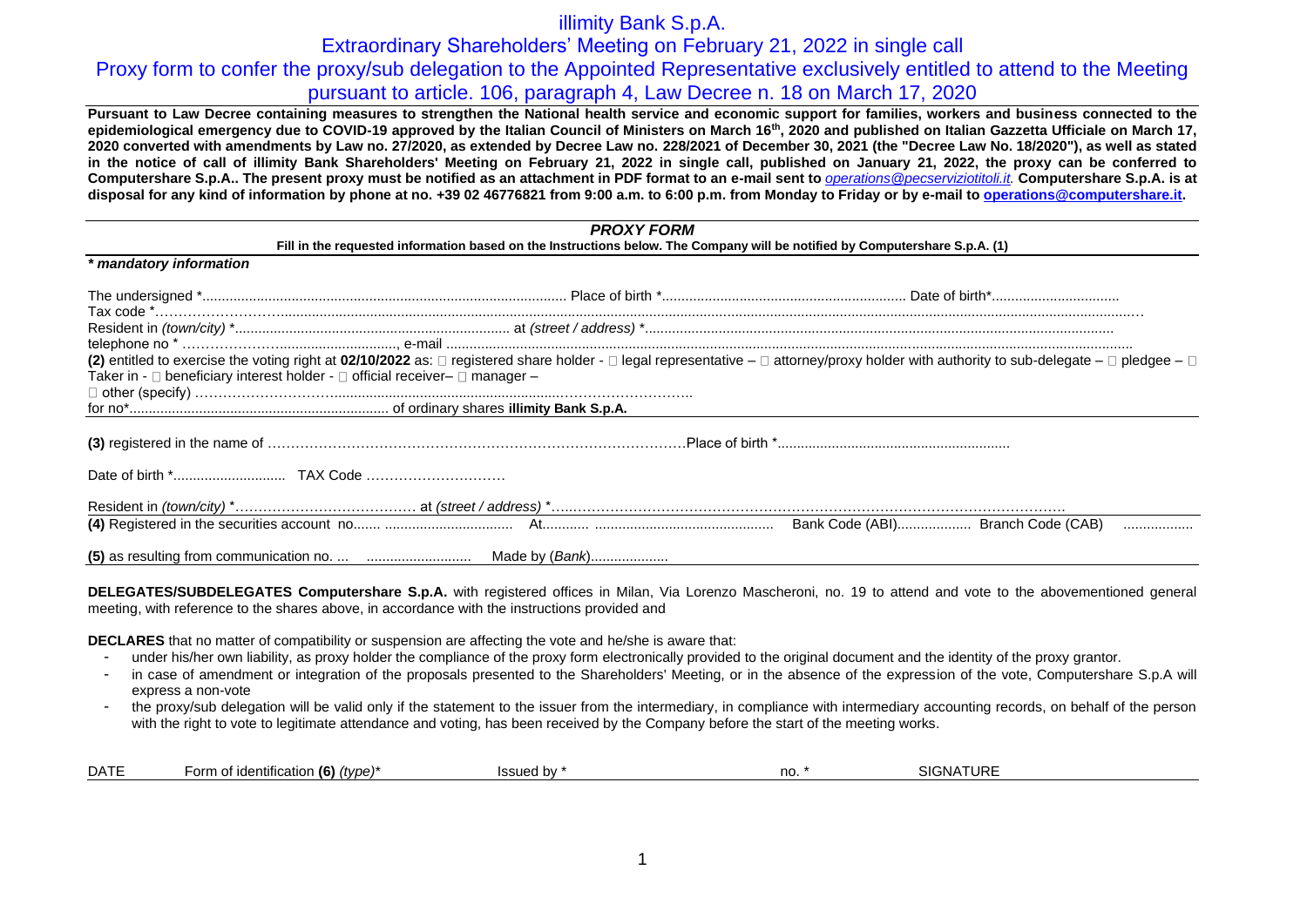# illimity Bank S.p.A. Extraordinary Shareholders' Meeting on February 21, 2022 in single call Proxy form to confer the proxy/sub delegation to the Appointed Representative exclusively entitled to attend to the Meeting pursuant to article. 106, paragraph 4, Law Decree n. 18 on March 17, 2020

### *VOTING INSTRUCTIONS*

The undersigned *(7)*

**INSTRUCTS** the Appointed Representative to vote at the above indicated shareholders' meeting as follow *(8)*

| <b>RES</b><br><b>BE VOTED</b><br>_JTIONS <sup>⊤</sup> | <b>VOTING</b><br>TIONS<br>TRI I.<br>IN. <sup>c</sup> |  |
|-------------------------------------------------------|------------------------------------------------------|--|
|                                                       |                                                      |  |

### **EXTRAORDINARY SESSION**

| 1. Amendments to the Bylaws. Resolutions pertaining thereto and resulting therefrom. |  |  |
|--------------------------------------------------------------------------------------|--|--|
| <b>Section A</b> – vote for resolution proposed by the Board of Directors (9)        |  |  |

DATE SIGNATURE SERVICES IN THE SIGNATURE SERVICE SIGNATURE SIGNATURE SIGNATURE SIGNATURE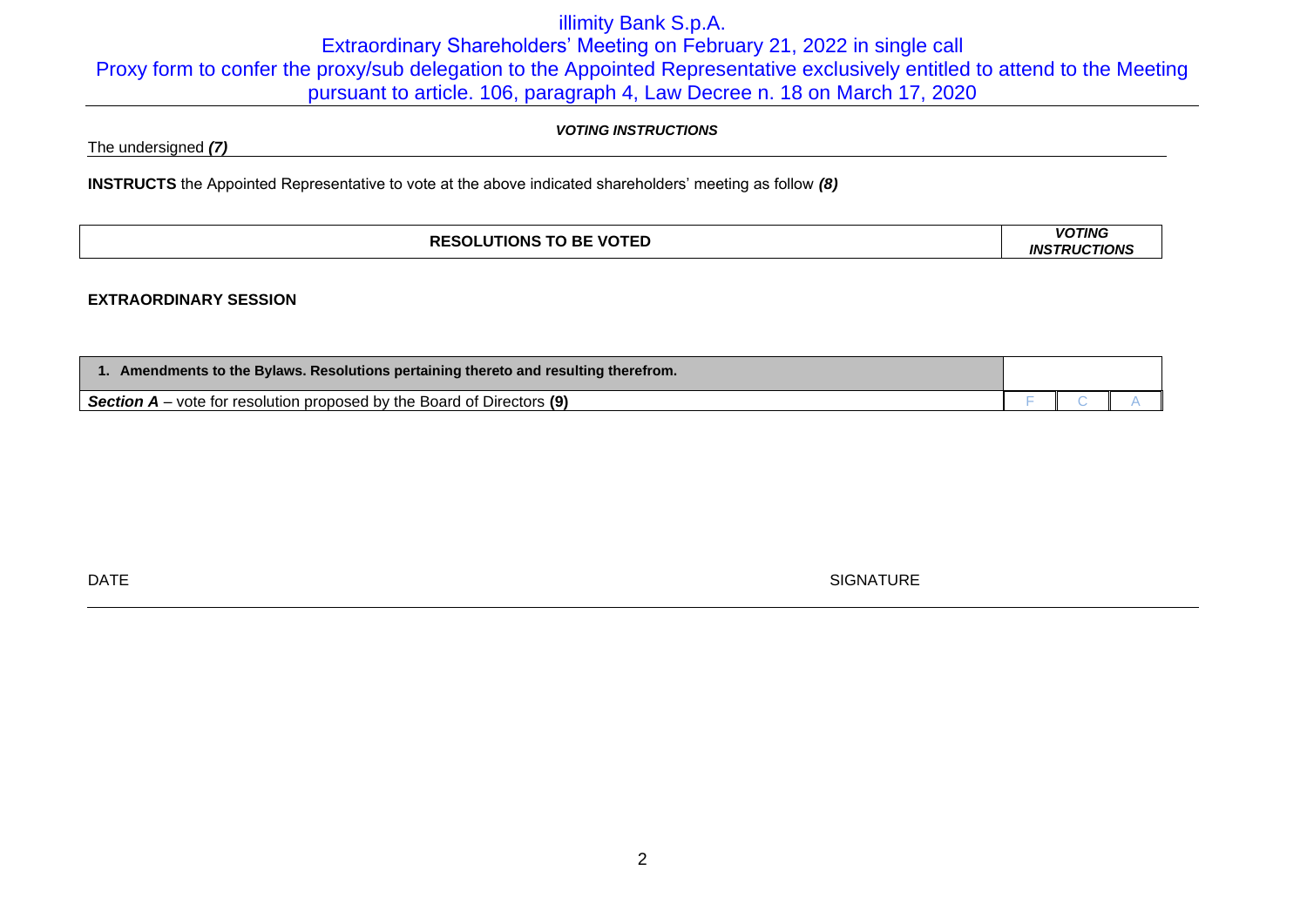# illimity Bank S.p.A.

Extraordinary Shareholders' Meeting on February 21, 2022 in single call

## Proxy form to confer the proxy/sub delegation to the Appointed Representative exclusively entitled to attend to the Meeting pursuant to article. 106, paragraph 4, Law Decree n. 18 on March 17, 2020

### *Instructions for filling in and submitting the form*

This form could be updated and integrated if the Company receives requests for integrations or proposals pursuant to art. 126-bis of the TUF (where applicable) or individual resolution *proposals relating to the items on the agenda.*

- *1. The Proxy form must be notified to the Company (together with a valid ID document and, in case, the documentation providing proof of the signatory power) via the Appointed Representative together with the Voting Instructions reserved to him using one of the following methods:*
	- *1) Registered Email Holders (PEC): as an attachment document (PDF format) sent to [operations@pecserviziotitoli.it](mailto:operations@pecserviziotitoli.it) in the event that the Proxy Grantor (as Individual or as Legal Entity) is a Registered Email Holder;*
	- *2) Digital Signature Holders (FEA): as an attachment document with digital signature sent to [operations@pecserviziotitoli.it](mailto:operations@pecserviziotitoli.it) in the event that the Proxy Grantor (as Individual or as Legal Entity) is a Digital Signature Holder;*
	- *3) Common Email address Holders: as an attachment document (PDF format) sent to [operations@pecserviziotitoli.it.](mailto:operations@pecserviziotitoli.it) In this case the hard copy of the proxy shall be sent via ordinary mail service to Computershare S.p.A. via Mascheroni, no. 19, 20145 Milano (MI).*

### *The use of different email address than those mentioned above or a delay respect to the deadline, as well as the only use of ordinary mail service, will not ensure the correct submission of the proxy.*

- *2. Specify the capacity of the proxy signatory and, where applicable, attach documentary proof of his power.*
- 3. *To be completed only if the registered shareholder is different from the proxy signatory; mandatory indications on relevant personal details must be included.*
- *4. Provide the securities account number, Bank Codes and Branch Codes of the Depository, or in any case its name, available in the securities account statement.*
- *5. Reference to the communication made by the intermediary and its name.*
- *6. Provide details of a valid form of identification of the proxy signatory.*
- *7. Provide the name and surname of the signatory of the Proxy form and Voting instructions.*
- 8. In accordance to art. 106 DL 17.3.2020 no. 18, the exclusive appointed representative may receive sub-delegations, but it is liability of the proxy holder to provide appropriate *voting instruction accordingly to the instructions submitted by the original proxy grantor.*
- *9. The resolutions proposed to the shareholders' meeting and the documentation, which are briefly referred to herein, are reported in the Reports published on the company websit[e www.illimity.com.](http://www.illimity.com/)*

*Computershare S.p.A., as Appointed Representative, has not personal interest or on behalf of third party in the proposals mentioned, however, in the event of unknown circumstances or in the event of amendment or integration to the motion presented to the meeting, Computershare does not intend to vote in a manner incompatible with the instructions received in Sections A.*

The vote is expressed by ticking the relevant box between the following:  $F$  (for),  $C$  (against) or  $A$  (abstention). If no instructions will be given to the Appointed Representative *regarding a motion, the shares will not be taken into account for that motion.*

- *10. Section A2, if present, collects the voting instructions if, within the deadline and in the cases allowed, an alternative, complementary or supplementary resolution proposal to*  what has been published by the administrative body is presented and published. The Appointed Representative shall vote on each of the proposals that will be put to the vote at the meeting in accordance with the instructions given since it is exclusively the responsibility of the proxy holder to formulate expressions of vote consistent with the *proposals (alternative or complementary) that were published.*
- *11. In absence of a resolution proposal of the administrative body or of another proposal subsequently published and reported in the instruction form, the Designated Representative will be asked to approve one of the proposals submitted to the meeting by the Chairman on behalf of the proposing parties. Accordingly, the voting instructions are collected by the Designated Representative in Section C as the sole expression of vote on the proposals submitted by the parties named therein. The voting instructions provided in relation to the different characteristics of the proposers indicated in Section C may also be identical but shall bind the Appointed Representative to express the vote only if the proposer has the characteristics indicated in the relevant instruction. In the event of more than one proposal submitted by different owners of minority interests not previously disclosed and not reported in the instruction form, the Appointed Representative shall not be entitled to express any vote.*